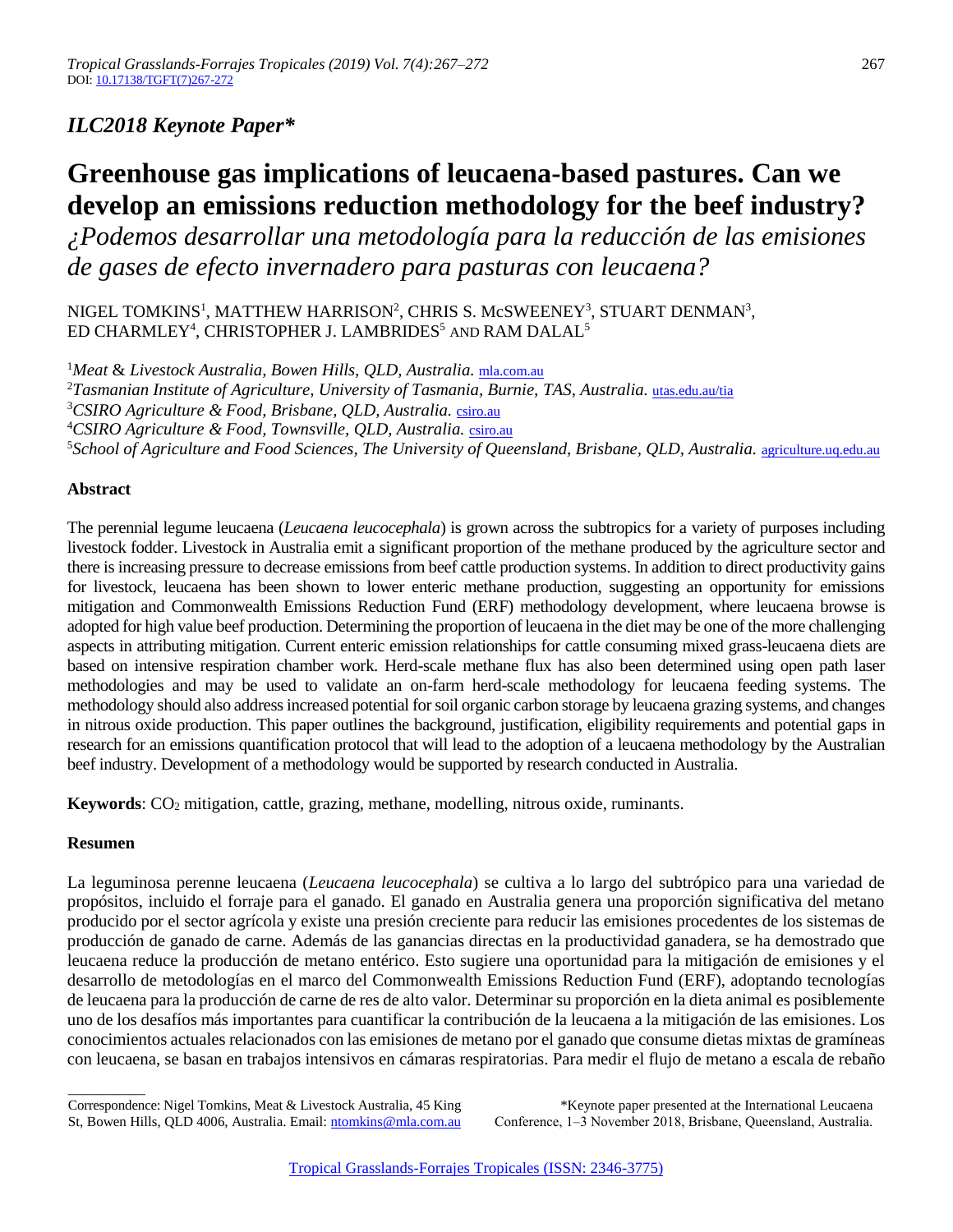existen metodologías láser (OP-FTIR laser) con las que se pueden validar metodologías a nivel de sistemas de producción que incluyen leucaena como alimento. La metodología también debería considerar el potencial de sistemas de pastoreo con leucaena tanto para la acumulación de carbono orgánico en el suelo como para cambios en la producción de óxido nitroso. Este documento resume los antecedentes, la justificación, los requisitos para la elegibilidad y las necesidades de investigación para un protocolo de cuantificación de emisiones que llevará a la adopción de una metodología de leucaena por parte de la industria australiana de carne bovina. El desarrollo de esta metodología se apoyaría principalmente en investigaciones realizadas en el pasado en Australia.

**Palabras clave**: Ganado, metano, mitigación de CO<sub>2</sub>, modelación, óxido nitroso, pastoreo, rumiantes.

# **Introduction**

The perennial leguminous shrub leucaena (*Leucaena leucocephala*) is grown across the tropical and subtropical regions of South/Southeast Asia and northern Australia for livestock fodder, nitrogen fixation, firewood and paper pulp [\(Shelton and Brewbaker 1994\)](#page-5-0). In Australia, the shrub can be incorporated in grass pastures for beef cattle, providing liveweight gains superior to those from most other legumegrass pastures and comparable with feedlot finishing. Across Queensland, approximately 125,000 ha has been identified by satellite imagery as dedicated to leucaena pastures [\(Beutel et al. 2018\)](#page-4-0). Recent research has demonstrated additional benefits in the form of potential reduction of enteric methane production and increased soil carbon (C) storage, implying that the shrub may also reduce greenhouse gas (GHG) emissions at the farm level [\(McSweeney and Tomkins 2015;](#page-4-1) [Harrison et al. 2015;](#page-4-2) [Vercoe 2015;](#page-5-1) [Conrad et al. 2017\)](#page-4-3). This presents an emissions-mitigation opportunity that would apply across the industry where leucaena is managed. To reduce the carbon footprint of the Australian beef industry, particularly for northern bioregions where emissions per livestock unit are typically higher than for southern cattle [\(Charmley et al. 2008\)](#page-4-4), there is justification for developing an 'emissions-reduction methodology' based on leucaena. A proposed methodology is supported by research conducted under the National Livestock Methane Program [\(MLA 2015a\)](#page-4-5), modelling work undertaken under the Whole Farm Systems Abatement Modelling program [\(WFM 2017\)](#page-5-2) and a series of independent studies.

This paper outlines the background, justification, eligibility requirements and potential gaps in research for an emissions-quantification protocol that will lead to the adoption of a methodology. A methodology would recognize reduced methane emissions by animals grazing leucaena.

# **Emissions-reduction potential and attribution**

Approximately 16% of Australia's greenhouse gas  $(CO<sub>2</sub>-eq)$  emissions come from agriculture, with 65% of this emitted by ruminants as methane. Cattle are responsible for about 70% of the enteric methane produced [\(Commonwealth of Australia 2014\)](#page-4-6) and there are increasing efforts to decrease intensity of emissions from the livestock sector [\(MLA 2015b\)](#page-4-7). A number of plants, plant products and plant secondary compound fractions have been demonstrated to have potential to reduce enteric methanogenesis [\(Vercoe 2015\)](#page-5-1) when consumed by ruminants. The main compounds in leucaena that confer antimethanogenic effects in vitro and in vivo include phenolic compounds such as condensed tannins and flavanol glycosides [\(Kennedy and](#page-4-8)  [Charmley 2012;](#page-4-8) [Vercoe 2015;](#page-5-1) [McSweeney and Tomkins](#page-4-1)  [2015\)](#page-4-1).

Kennedy and Charmley [\(2012\)](#page-4-8) demonstrated that the level of readily fermentable crude protein (RFCP) in legumes can be negatively correlated with methane production. Whether this indicates the operation of hydrogen (H) sinks associated with the RFCP fraction is uncertain, but it does indicate a need to incorporate a factor such as legume content of the diet in predictive equations for methane production, especially where plants such as leucaena are a significant proportion of the diet. Determining the proportion of leucaena in the diet would be one of the more challenging aspects in attributing methane mitigation. Current options to estimate grass:legume proportion in the diet include the use of faecal NIRS methodologies and  $\delta^{13}$ C ratios (Coates [and Dixon 2007\)](#page-4-9).

If the legume content of the diet of the northern beef herd could be accounted for, then estimates of aggregate herd emissions may be reduced by around 30% [\(Kennedy](#page-4-8)  [and Charmley 2012\)](#page-4-8). In addition, growth rates of cattle grazing leucaena-Rhodes grass (*Chloris gayana*) pastures are substantially higher and methane production commensurately lower than those of cattle grazing a Rhodes grass-dominated pasture [\(Harrison et al. 2015\)](#page-4-2), particularly when leucaena is irrigated [\(Taylor et al.](#page-5-3)  [2016\)](#page-5-3).

A proposed methodology may be specific to a production system as defined by herd composition (class, age, live weight), where leucaena is used to finish steers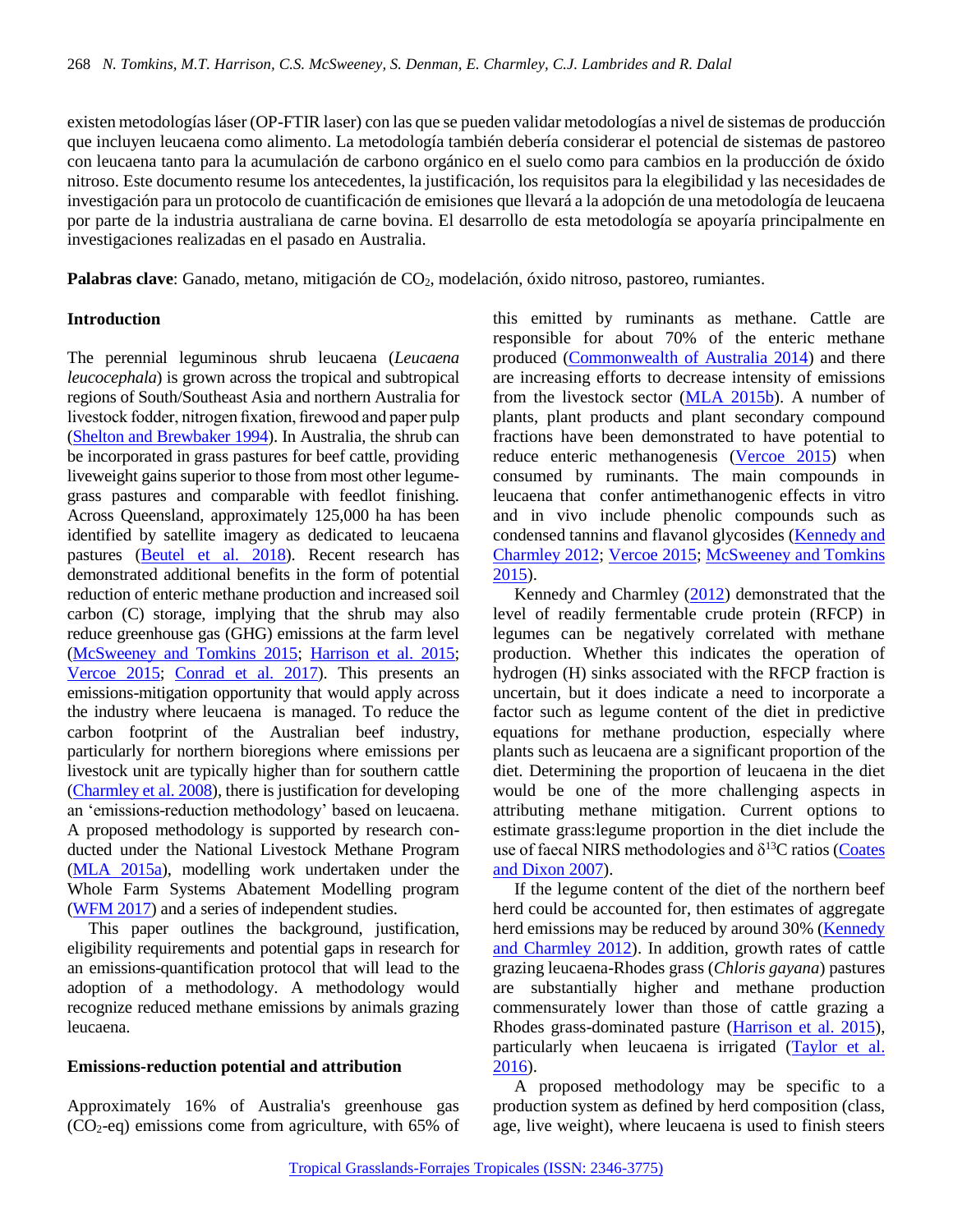to a target live weight or support breeding animals during periods of low pasture availability. The duration of leucaena feeding and intake or proportion of the diet will also be critical in revising the Herd Management Calculator [\(http://bit.ly/2SZf2qI\)](http://bit.ly/2SZf2qI).

#### **Increased soil carbon storage opportunities**

Incorporating leucaena into a grass grazing system increases biomass production [\(Radrizzani et al. 2016\)](#page-5-4) and C inputs to soil, which leads to increasing organic C storage, especially in N-depleted soils. Conrad et al. [\(2017\)](#page-4-3) estimated that a leucaena-buffel grass grazing system had an increase in soil C storage of 280 kg C/ha/yr in the top 30 cm of a Vertisol soil over a 40-year period. This equates to 1.03 t  $CO_2$ -eq/ha/yr with 50% of this C incorporated in the top 15 cm horizon (Radrizzani et al. [2011\)](#page-5-5). This increase in C storage occurs primarily from the increased C inputs from biomass increase due to symbiotic  $N_2$  fixation, which can account for up to 36 kg N/ha/yr in the soil [\(Resh et al. 2002;](#page-5-6) [Conrad et al. 2018\)](#page-4-3). Increased grass yield, C inputs, humus formation, slowing C decomposition and providing for increase in C storage become co-benefits for leucaena-based pastures [\(Kopittke](#page-4-10)  [et al. 2018\)](#page-4-10). However, the increase in soil C storage in leucaena-grass grazing systems may be limited due to nutrient deficiencies of P and S, which occur frequently in Australia [\(Radrizzani et al. 2016\)](#page-5-4), indicating that periodic application of nutrients other than N may be beneficial to increased soil C storage.

Mineralization of leucaena- $N_2$  fixed organic N produces nitrate-N and  $NO<sub>3</sub>$  and results in nitrous oxide  $(N_2O)$  and di-nitrogen  $(N_2)$  production. Nitrous oxide is a potent GHG, with a global warming potential of 296 CO2-eq on a 100-year time horizon [\(Dalal et al.](#page-4-11) 2003; [EPA 2018\)](#page-4-12). It is possible that  $N_2O$  emissions from soil supporting a leucaena-grass pasture may partially negate the positive impact of increase in soil C storage on GHG mitigation. Quantitative estimates of  $N_2O$  emissions from a leucaena-grass pasture system are scarce. It is likely that the nitrate-N level in soil remains relatively low due to the uptake by grasses, thereby minimizing  $N_2O$  production [\(Conrad et al. 2017\)](#page-4-3).

# **Rumen microbial structure and function of leucaenafed cattle**

Understanding effects of leucaena on rumen microbial populations is an important factor in developing an emissions methodology. Analyses of rumen metabolism have indicated that leucaena-fed steers had an increased supply of amino acids and soluble carbohydrates,

resulting in an apparent increase in microbial protein synthesis and a sink for metabolic H [\(McSweeney and](#page-4-1)  [Tomkins 2015\)](#page-4-1). In addition, a shift in fermentation from acetate to longer chain fatty acids has been reported and can be expected to result in greater energy capture for the animal.

DNA sequencing of the rumen microbiota has demonstrated a consistent difference in the diversity of methanogens in cattle foraging leucaena-grass systems compared with grass pastures for both irrigated and dryland systems [\(McSweeney and Tomkins 2015\)](#page-4-1). The relative abundance of *Methanosphaera* spp. alone as a proportion of the total methanogen population was higher in leucaena-fed animals and may be responsible for differences in methane emissions. *Methanosphaera* spp. have been previously reported to be enriched in 'low methane' emitting ruminants [\(Shi et al. 2014\)](#page-5-7). Analyses at the bacterial family level have shown that some species belonging to Lachnospiraceae, Prevotellaceae, Spirochaetaceae, Desulfovibrionaceae, Ruminococcaceae, Bacteroidaceae and Veillonellaceae increased significantly in cattle grazing leucaena, while other species belonging to Erysipelotrichaceae and also Prevotellaceae and Bacteroidaceae decreased significantly relative to pasture-fed cattle [\(McSweeney and Tomkins](#page-4-1)  [2015\)](#page-4-1). This indicates a specific response to leucaena in the diet. It is likely that the shift in bacterial populations and metabolism associated with the presence of leucaena results in less metabolic H being produced for hydrogenotrophic methanogens because microbial protein and longer chain fatty acids become sinks for H. These shifts in the bacterial and methanogen populations are the likely basis for alterations in methanogenesis in leucaena-fed cattle.

# **Modelling whole-farm impacts on production, profitability and net emissions**

Modelling of leucaena-based production systems can provide estimates of impacts on farm profitability of changes in liveweight gain (LWG), increase in soil C storage, methane emissions and urinary nitrogen concentration. To compute GHG emissions on a whole-farm basis, herd numbers and age/class structures can be used in static GHG emissions calculators, such as the Beef-Greenhouse Accounting Framework (B-GAF) (Doran-Browne and Eckard 2018). The diversified emissions profiles encompassed by B-GAF are essential for estimating wholefarm emissions from leucaena systems. Alternatives to static tools for estimating steady-state herd structures and GHG emissions include APSIM [\(Keating et al. 2003\)](#page-4-13). APSIM can simulate temporal changes, which static models do not. Inclusion of a leucaena module in a dynamic farming system model such as APSIM would allow further investigation of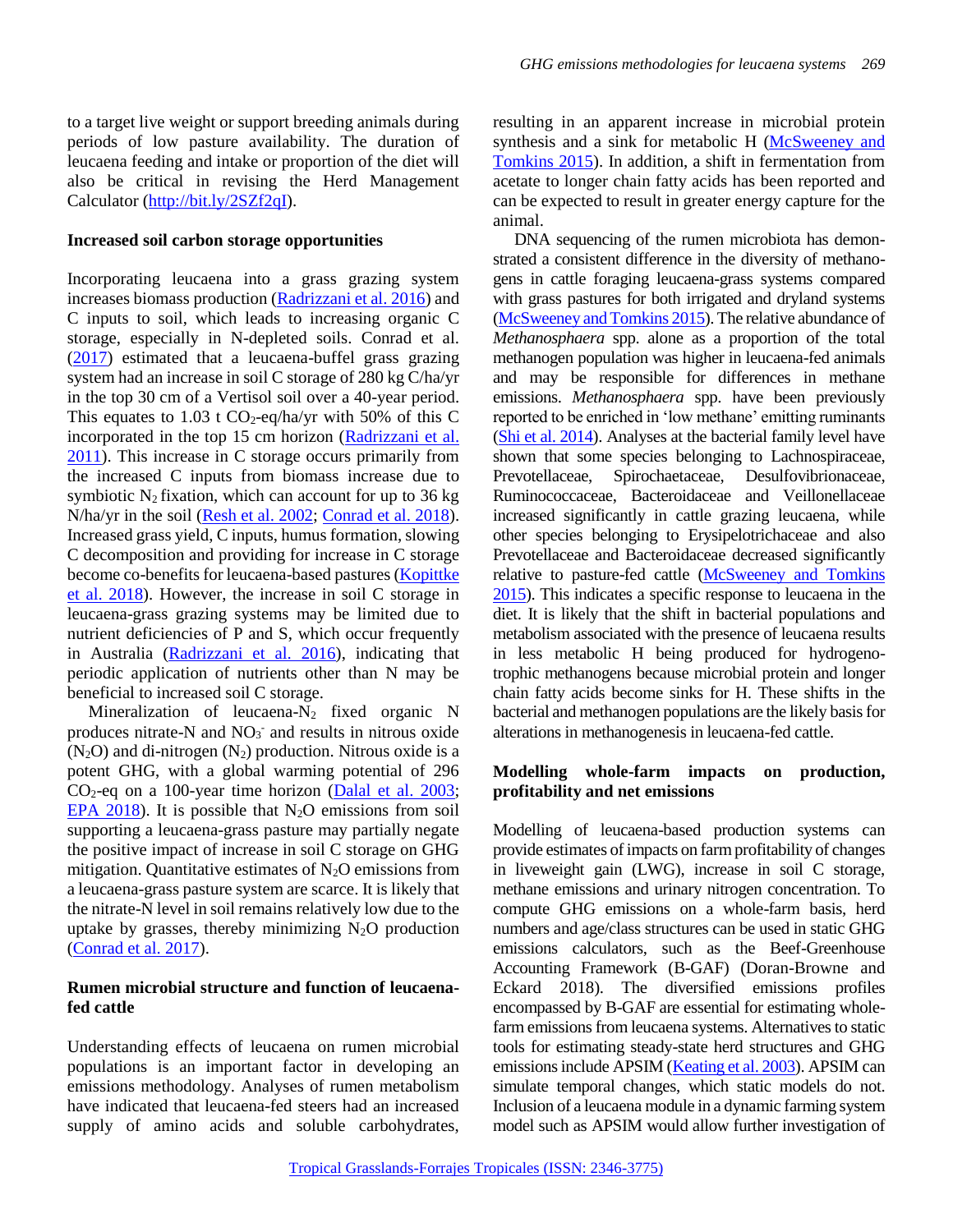how leucaena growth and defoliation through grazing influence LWG and profitability.

Measurements of the nutritional value of leucaena and potential to increase soil C storage at depth are required for model parameterization. The nutritive value of leucaena [\(Bassala et al. 1991;](#page-4-14) [Agbede and Aletor 2004\)](#page-4-15) and effects on LWG [\(Shelton and Brewbaker 1994;](#page-5-0) [Harrison et al. 2016\)](#page-4-16) have been well described. Few experiments simultaneously measure leucaena nutritive value, LWG, increase in soil organic C storage and GHG emissions, although these data are critical for parameterizing and developing model formulae for leucaena grazing systems.

Since leucaena generally provides more available forage than comparable pasture grasses, higher stocking rates are sustainable, but this results in greater total emissions per unit area [\(Harrison et al. 2016\)](#page-4-16). Model-specific metrics are required to standardize comparisons. Harrison et al. [\(2015\)](#page-4-2) described the comparison between 3 leucaena grazing scenarios and a baseline scenario in terms of: 1) average annual stocking rates; 2) total LW production; and 3) net farm emissions. To maintain the same average annual stocking rate or LW production, Scenarios 1 and 2 carried 5 or 12% fewer cattle than the baseline because animals on leucaena grew faster and had greater mean LW. In contrast, the number of animals carried and LW production in Scenario 3 increased by 15 and 31% relative to the baseline, respectively, due to enteric methane abatement and greater LWG of animals grazing leucaena. In all scenarios, emissions intensity (net farm emissions per unit LW sold) was reduced by more than 23% relative to baseline emissions. Other modelling studies incorporating leucaena have demonstrated that: reducing the ratio of breeding cows relative to steers and unmated heifers; higher female fecundity; and earlier joining of maiden heifers, were conducive to increased profitability [\(Harrison et al. 2016\)](#page-4-16), but only higher fecundity and/or early joining of maiden heifers resulted in lower emissions per unit of live weight, especially when combined with existing interventions.

Although calibration data are required for reliable parameterization, models can contrast various scenarios with baseline systems, or simulate long-term implications of climate change on whole-farm emissions intensities. Future modelling aspects for leucaena could develop more dynamic biophysical models that incorporate livestock rotations between paddocks and seasonal climatic effects on leucaena growth and emissions from the grazing system.

#### **Methodology development, validation and limitations**

Any methodology has to be cost-effective to implement and readily verifiable. A leucaena methodology will need to account for methane and nitrous oxide emissions and soil C components. These components of a methodology will need to be measured or estimated from models. A methodology for measuring reductions in GHG emissions by grazing cattle on leucaena-based pastures has potential to complement the existing Beef Cattle Herd Management methodology [\(Commonwealth of Australia](#page-4-17)  [2015\)](#page-4-17), which captures reductions in emissions through increasing LWG and earlier turnoff achieved by cattle provided with supplementary feed (including improved pastures). While the current Beef Cattle Herd Management method quantifies the reduction in lifetime emissions through earlier turnoff, a method proposed specifically for leucaena would target: direct reduction in enteric methane emissions caused by leucaena in the diet of grazing cattle; increase in soil C storage; and losses from  $N_2O$ .

The current emissions relationship is based on respiration chamber work [\(Kennedy and Charmley 2012\)](#page-4-8) and is the basis for estimating emissions from cattle consuming grass-leucaena diets. Herd-scale methodologies are available for validation on-farm based on methane flux determination using open path, OP-FTIR laser technologies [\(Jones et al. 2011;](#page-4-18) Tomkins and [Charmley 2015;](#page-5-8) [Phillips et al. 2016\)](#page-4-19) or eddy covariance methods. The use of the SF6 tracer technique or Greenfeed system (C-Lock Inc., Rapid City, SD, USA) could also be applied in the field and offer an alternative approach to quantify individual methane production data [\(Arbre et al. 2015\)](#page-4-20). These techniques provide a measure of emissions relativity and are currently the only on-farm non-invasive methods available to corroborate the effects of leucaena inclusion in pasture on enteric methane emissions for grazing cattle.

#### **Conclusions**

Research and modelling, that have been reported under the National Livestock Methane Program, the Whole Farm Systems Abatement Modelling program and previous and ongoing independent studies, provide justification to expand methodology opportunities. This is particularly relevant for those parts of Australia's beef industry, where leucaena feeding systems are adopted. In addition to the benefits associated with livestock production gains and efficiencies, the co-benefits in increasing soil C storage, humus formation and pasture improvement are well documented. Advances in methodologies to measure methane flux on-farm at a herd scale and analyses of rumen metabolism at the individual animal scale are sufficiently advanced to validate a methodology based on leucaena feeding. Future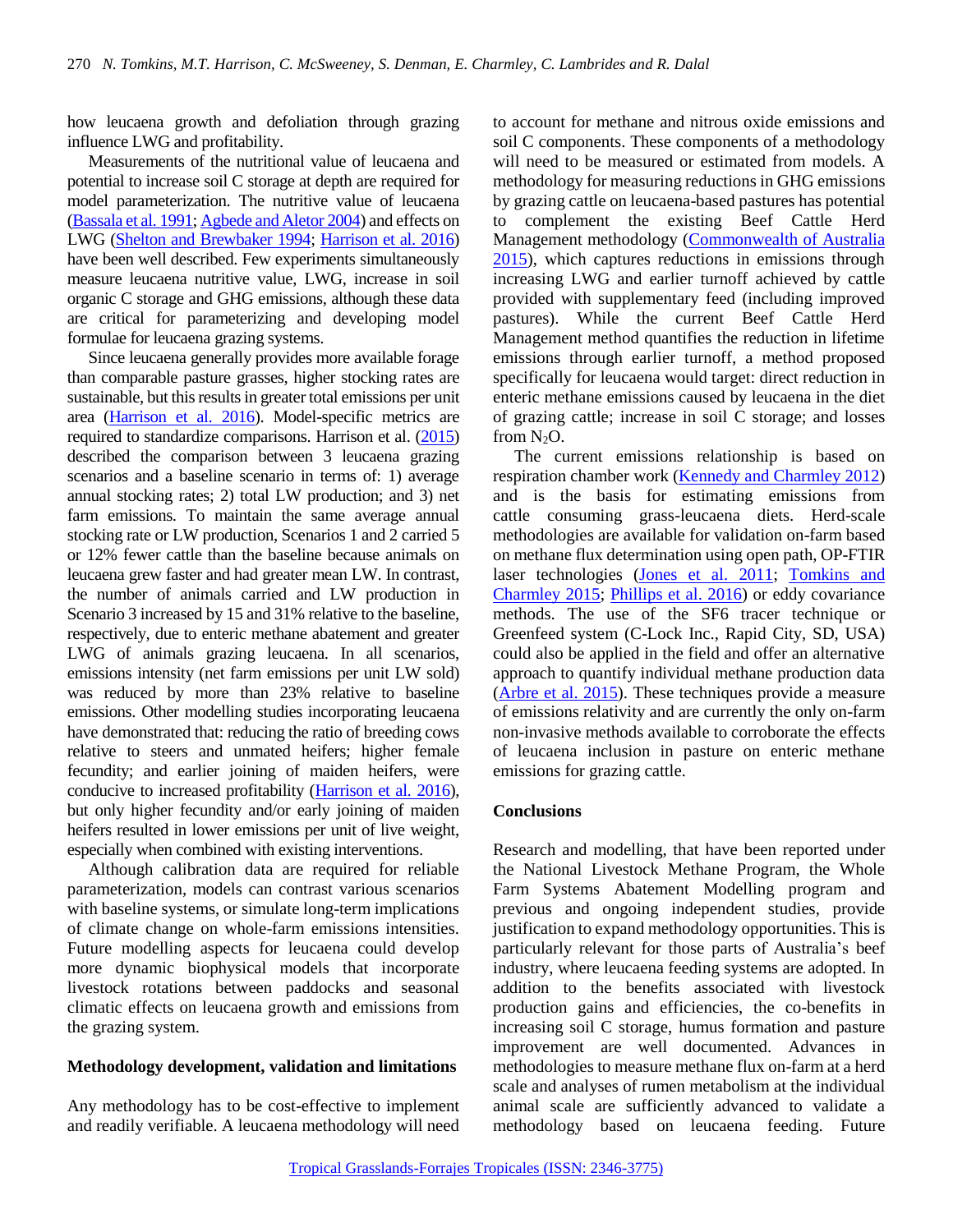modelling must develop more dynamic biophysical models for leucaena systems, incorporating livestock rotations between paddocks and seasonal climatic effects on pasture growth and farm-scale emissions, which will further validate the development, adoption and practical application of a leucaena methodology for the Australian beef industry.

#### **References**

*(Note of the editors: All hyperlinks were verified 1 August 2019.)*

- <span id="page-4-15"></span>Agbede JO; Aletor VA. 2004. Chemical characterization and protein quality evaluation of leaf protein concentrates from *Glyricidia sepium* and *Leucaena leucocephala*. International Journal of Food Science and Technology 39:253‒261. doi[: 10.1111/j.1365-2621.2004.00779.x](https://doi.org/10.1111/j.1365-2621.2004.00779.x)
- <span id="page-4-20"></span>Arbre M; Rochette Y; Guyader J; Lascoux C; Gamez LM; Eugène M; Morgavi DP; Renand G; Doreau M; Martin C. 2015. Repeatability of enteric methane determinations from cattle using either the  $SF<sub>6</sub>$  tracer technique or the GreenFeed system. Animal Production Science 56:238-243. doi: [10.1071/AN15512](https://doi.org/10.1071/AN15512)
- <span id="page-4-14"></span>Bassala P; Felker P; Swakon DHD. 1991. A comparison of *Leucaena leucocephala* and *Leucaena pulverulenta* leaf and stem age classes for nutritional value. Tropical Grasslands 25:313‒316[. bit.ly/2T2aNe7](http://bit.ly/2T2aNe7)
- <span id="page-4-0"></span>Beutel TS; Corbet DH; Hoffmann MB; Buck SR; Kienzle M. 2018. Quantifying leucaena cultivation extent on grazing land. The Rangeland Journal 40:31-38. doi[: 10.1071/RJ17085](https://doi.org/10.1071/RJ17085)
- <span id="page-4-4"></span>Charmley E; Stephens ML; Kennedy PM. 2008. Predicting livestock productivity and methane emissions in northern Australia: Development of a bio-economic modelling approach. Australian Journal of Experimental Agriculture 48:109‒113. doi[: 10.1071/EA07264](https://doi.org/10.1071/EA07264)
- <span id="page-4-9"></span>Coates DB; Dixon RM. 2007. Faecal near infrared reflectance spectroscopy (F.NIRS) measurements of non-grass proportions in the diet of cattle grazing tropical rangelands. The Rangeland Journal 29:51–63. doi: [10.1071/RJ07011](https://doi.org/10.1071/RJ07011)
- <span id="page-4-6"></span>Commonwealth of Australia. 2014. Australian National Greenhouse Accounts: National Inventory Report 2012. Volume 2. Department of the Environment, Canberra, ACT, Australia. [bit.ly/2YCMHvN](http://bit.ly/2YCMHvN)
- <span id="page-4-17"></span>Commonwealth of Australia. 2015. Carbon credits (Carbon Farming Initiative – Beef Cattle Herd Management) methodology determination 2015. Department of the Environment, Canberra, ACT, Australia. [bit.ly/2LX2rni](http://bit.ly/2LX2rni)
- <span id="page-4-3"></span>Conrad KA; Dalal RC; Dalzell SA; Allen DE; Menzies NW. 2017. The sequestration and turnover of soil organic carbon in subtropical leucaena-grass pastures. Agriculture, Ecosystems and Environment 248:38-47. doi: [10.1016/](https://doi.org/10.1016/j.agee.2017.07.020) [j.agee.2017.07.020](https://doi.org/10.1016/j.agee.2017.07.020)
- Conrad KA; Dalal RC; Dalzell SA; Allen DE; Fujinuma R; Menzies NW. 2018. Soil nitrogen status and turnover in subtropical leucaena-grass pastures as quantified by  $\delta^{15}N$ natural abundance. Geoderma 313:126-134. doi: [10.1016/](https://doi.org/10.1016/j.geoderma.2017.10.029) [j.geoderma.2017.10.029](https://doi.org/10.1016/j.geoderma.2017.10.029)
- <span id="page-4-11"></span>Dalal RC; Wang W; Robertson GP; Parton WJ. 2003. Nitrous oxide emission from Australian agricultural lands and mitigation options: A review. Australian Journal of Soil Research 41:165‒195. doi[: 10.1071/SR02064](https://doi.org/10.1071/SR02064)
- Doran-Browne NA; Eckard RJ (2018). A Greenhouse Accounting Framework for Beef properties (B-GAF) based on the Australian National Greenhouse Gas Inventory methodology. Updated May 2018. http://bit.ly/2KjLGja
- <span id="page-4-12"></span>EPA (Environmental Protection Agency). 2018. Understanding global warming potentials. United States Environmental Protection Agency, Washington, DC, USA. [bit.ly/313TQCS](http://bit.ly/313TQCS)
- <span id="page-4-2"></span>Harrison MT; McSweeney C; Tomkins NW; Eckard RJ. 2015. Improving greenhouse gas emissions intensities of subtropical and tropical beef farming systems using Leucaena leucocephala. Agricultural Systems 136:138-146. doi[: 10.1016/j.agsy.2015.03.003](https://doi.org/10.1016/j.agsy.2015.03.003)
- <span id="page-4-16"></span>Harrison MT; Cullen BR; Tomkins NW; McSweeney C; Cohn P; Eckard RJ. 2016. The concordance between greenhouse gas emissions, livestock production and profitability of extensive beef farming systems. Animal Production Science 56:370‒384. doi: [10.1071/AN15515](https://doi.org/10.1071/AN15515)
- <span id="page-4-18"></span>Jones FM; Phillips FA; Naylor T; Mercer NB. 2011. Methane emissions from grazing Angus beef cows selected for divergent residual intake. Animal Feed Science and Technology 166/167:302‒307. doi: [10.1016/j.anifeedsci.](https://doi.org/10.1016/j.anifeedsci.2011.04.020) [2011.04.020](https://doi.org/10.1016/j.anifeedsci.2011.04.020)
- <span id="page-4-13"></span>Keating BA; Carberry PS; Hammer GL; Probert ME; Robertson MJ; Holzworth D; Huth NI; Hargreaves JN; Meinke H; Hochman Z; McLean G; Verberg K; Snow V; Dimes JP; Silburn M; Wang E; Brown S; Bristow KL; Asseng S; Chapman S; McCown RL; Freebairn DM; Smith CJ. 2003. An overview of APSIM, a model designed for farming systems simulation. European Journal of Agronomy 18:267-288. [10.1016/S1161-0301\(02\)00108-9](https://doi.org/10.1016/S1161-0301(02)00108-9)
- <span id="page-4-8"></span>Kennedy P; Charmley E. 2012. Methane yields from Brahman cattle fed tropical grasses and legumes. Animal Production Science 52:225-239. doi: [10.1071/AN11103](https://doi.org/10.1071/AN11103)
- <span id="page-4-10"></span>Kopittke PM; Hernandez-Soriano MC; Dalal RC; Finn D; Menzies NW; Hoeschen C; Mueller CW. 2018. Nitrogen-rich microbial products provide new organo-mineral interactions for the stabilization of soil organic matter. Global Change Biology 24:1762-1770. doi[: 10.1111/gcb.14009](https://doi.org/10.1111/gcb.14009)
- <span id="page-4-1"></span>McSweeney C; Tomkins N. 2015. Impacts of Leucaena plantations on greenhouse gas emissions in northern Australian cattle production systems. Final Report. Meat & Livestock Australia, Sydney, Australia. [bit.ly/2KfLxgy](http://bit.ly/2KfLxgy)
- <span id="page-4-5"></span>MLA (Meat & Livestock Australia). 2015a. National Livestock Methane Program. Meat & Livestock Australia, Sydney, Australia. [bit.ly/2YB5ovK](http://bit.ly/2YB5ovK)
- <span id="page-4-7"></span>MLA (Meat & Livestock Australia). 2015b. More meat, milk and wool: Less methane. Meat & Livestock Australia, Sydney, Australia. [bit.ly/2K943Zg](http://bit.ly/2K943Zg)
- <span id="page-4-19"></span>Phillips FA; Wiedemann SG; Naylor TA; McGahan EJ; Warren BR; Murphy CM; Parkes S; Wilson J. 2016. Methane, nitrous oxide and ammonia emissions from pigs housed on litter and from stockpiling of spent litter. Animal Production Science 56:1390-1403. doi: [10.1071/AN15650](https://doi.org/10.1071/AN15650)